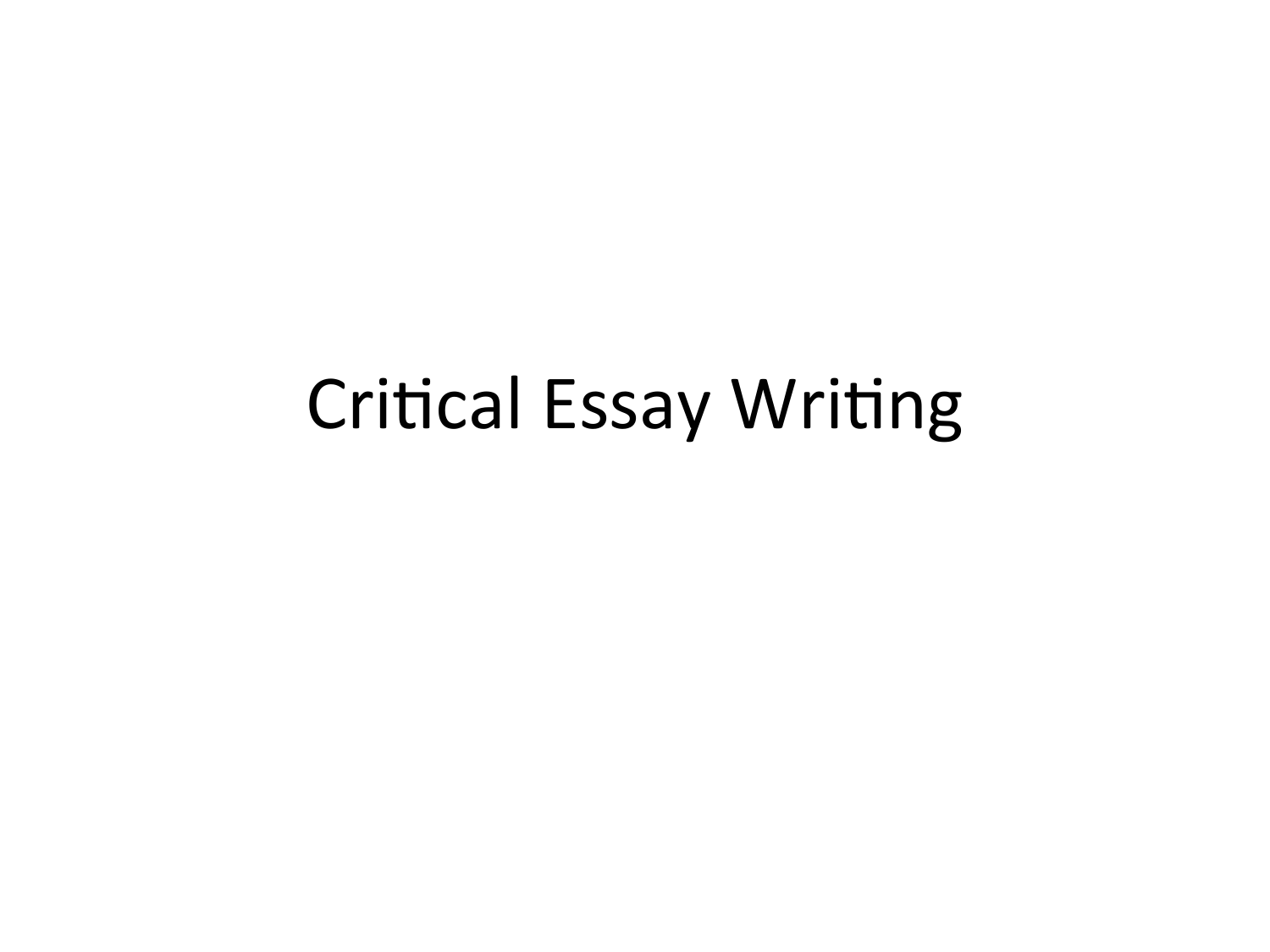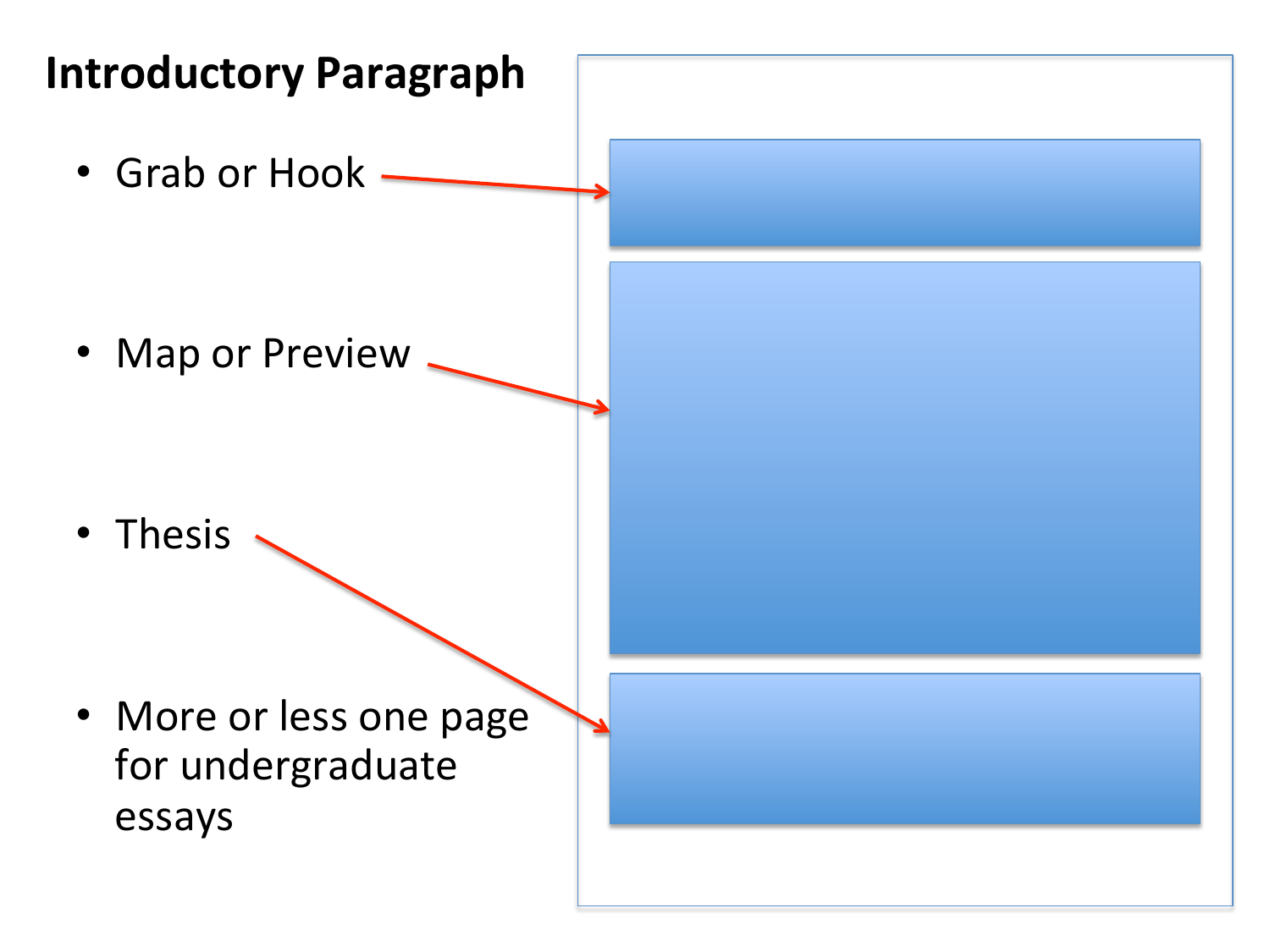#### Grab

- The "grab" or "hook" should draw the reader in
- DO NOT put vague statements here, such as "In society, language affects culture and culture affects language"
- Current event, pithy example, anecdote
	- E.g. "In a recent speech in Israel, American President Barack Obama praised the 'righteous among nations who refused to be bystanders.' His words reflect particular and profound expectations of international relations, which more or less contradict equally powerful expectations of national sovereignty. In this paper, I will explore..."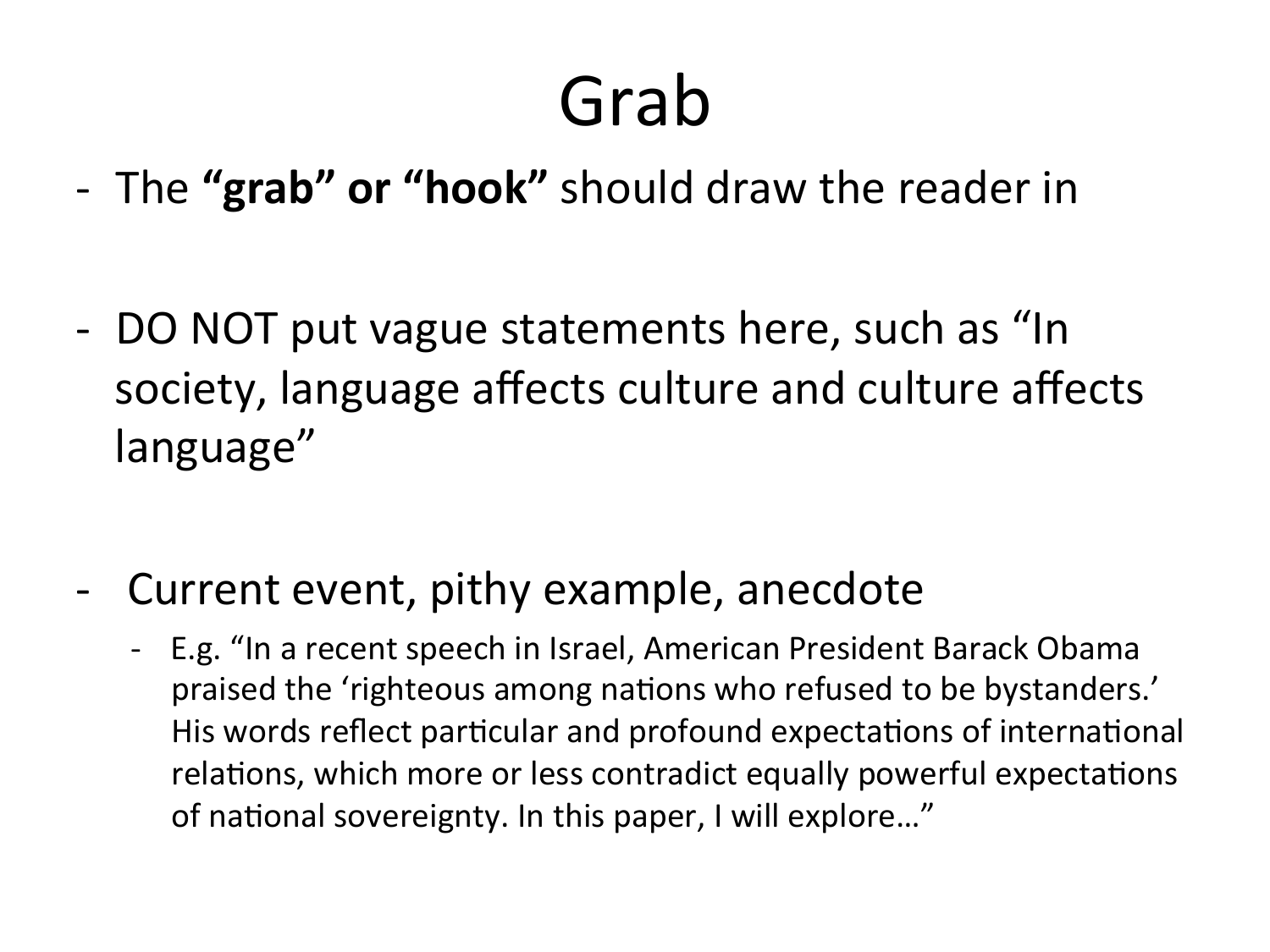## Map

- The "**map" or preview** of the arguments to follow should include a summary and brief description of the **theories** employed in the paper, a summary and brief description of the **examples and topics** to be analyzed, and a comment about **how the theories will be used** to analyze the examples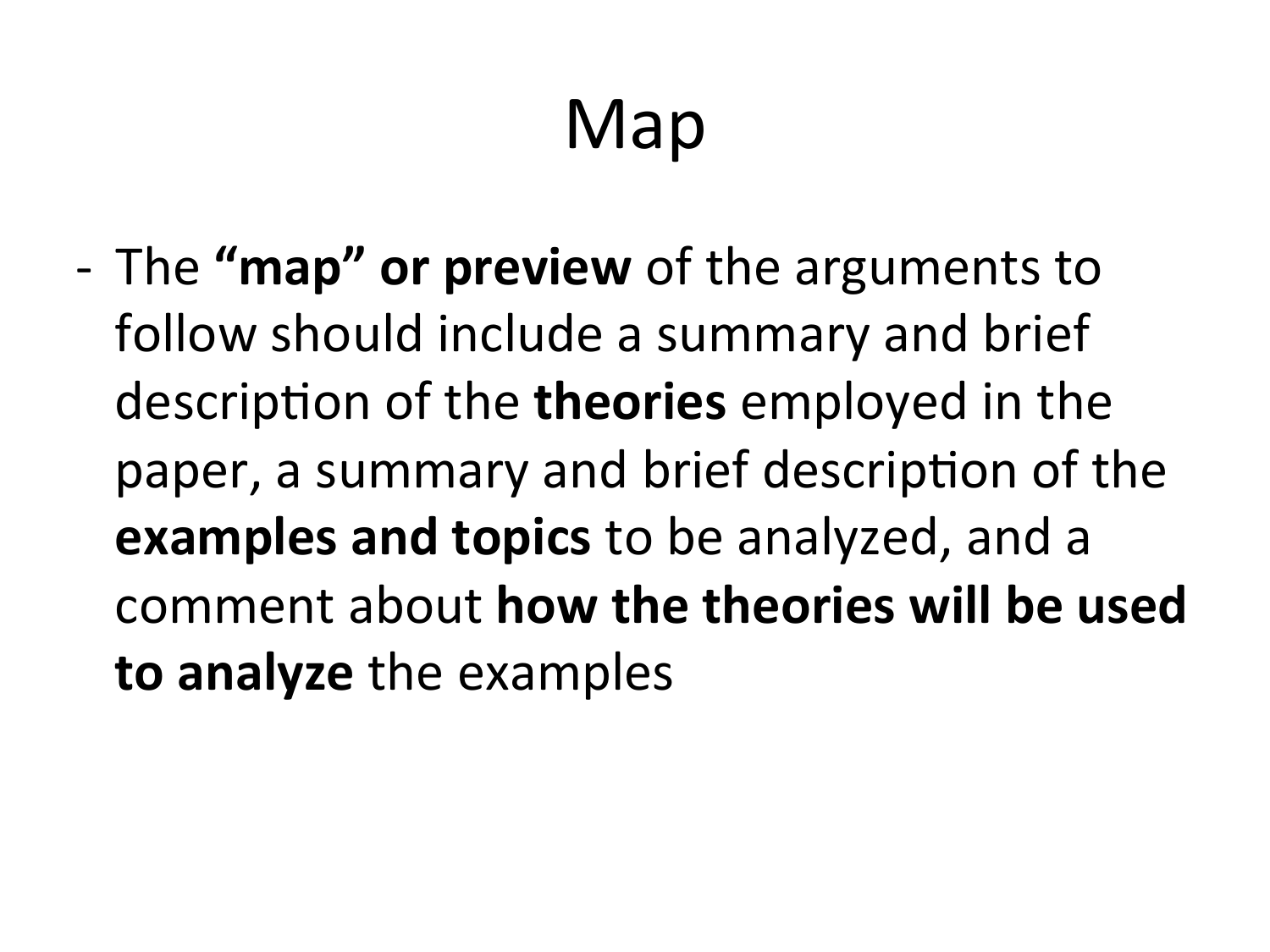#### **Thesis**

- The thesis is a statement of argument

- It is an analytic statement to be proven/ substantiated in the paper

- The thesis will make an argument that answers the "so what?" question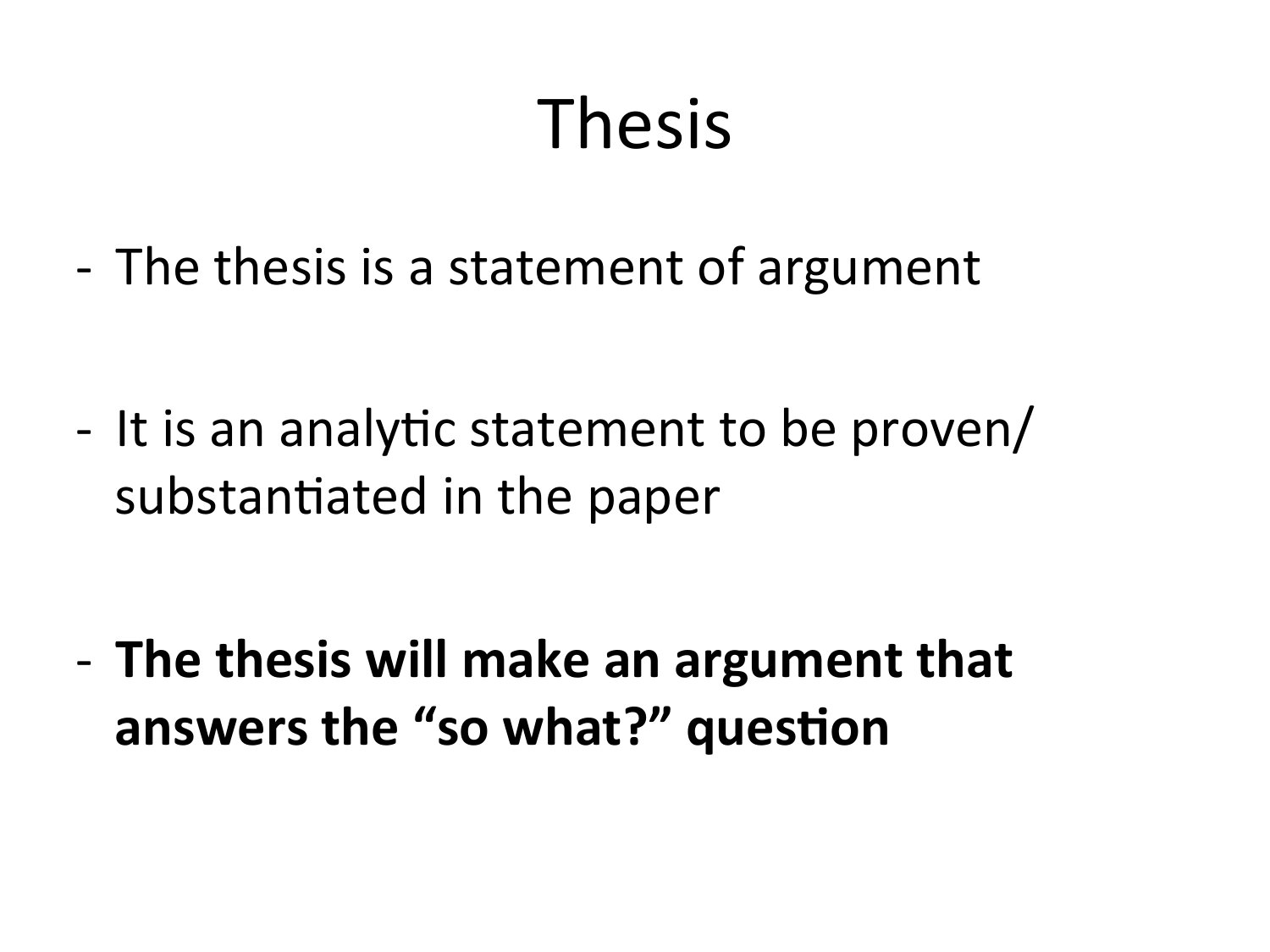## What is Analysis?

• Analysis is a critical commentary about relationships, causes, effects, structures, power, and social change

• We investigate **WHO** has an interest in these effects, WHY they have this interest, (their agenda), and **HOW** these effects are enacted and maintained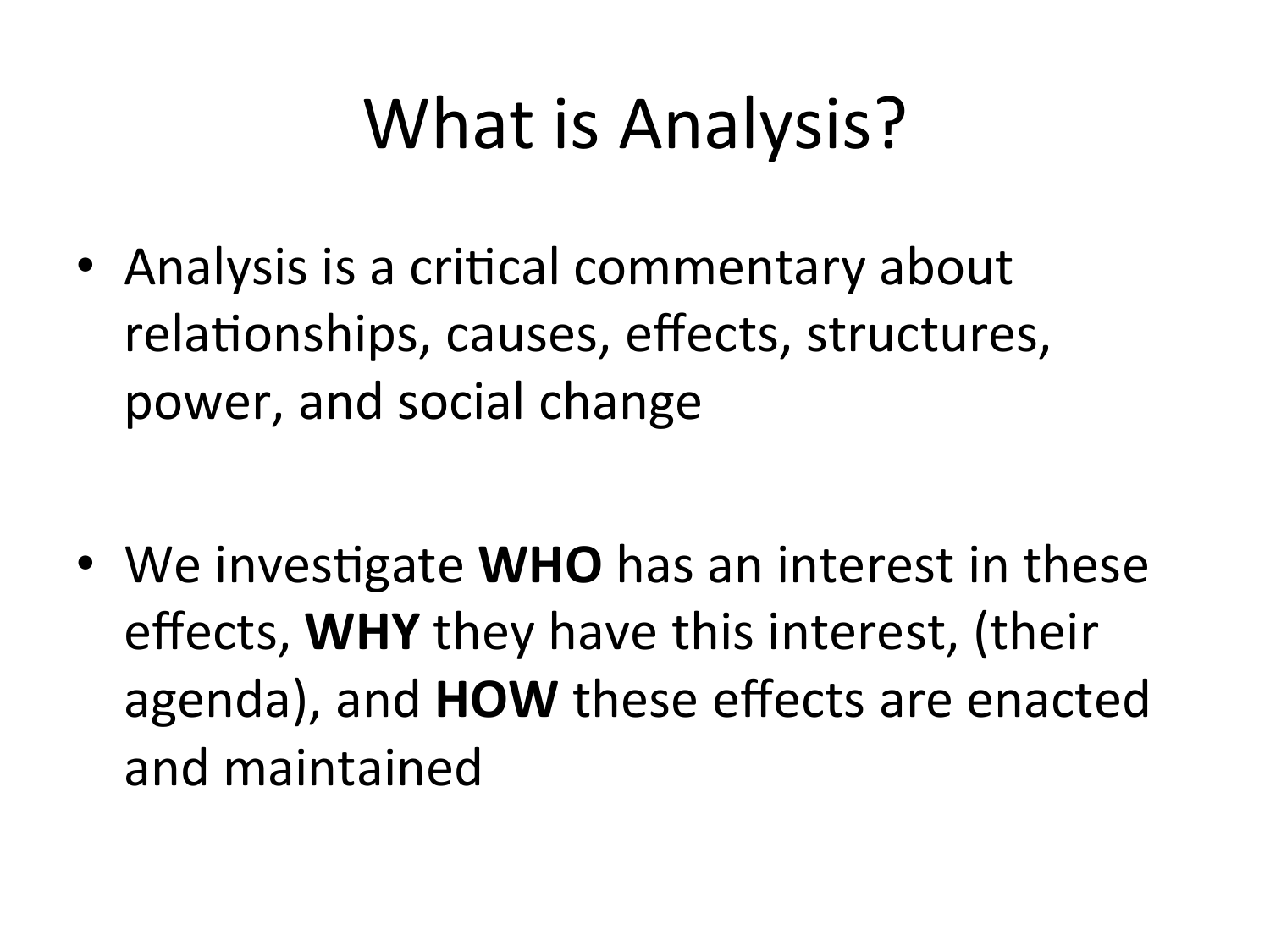#### **Enacting Analysis**

- Scholarship (literature)
	- Use literature you have read to provide theory OR to substantiate your arguments with detail, corroboration, etc.
	- Academic sources
		- Journal articles from peer-reviewed journals
		- Books
		- Book chapters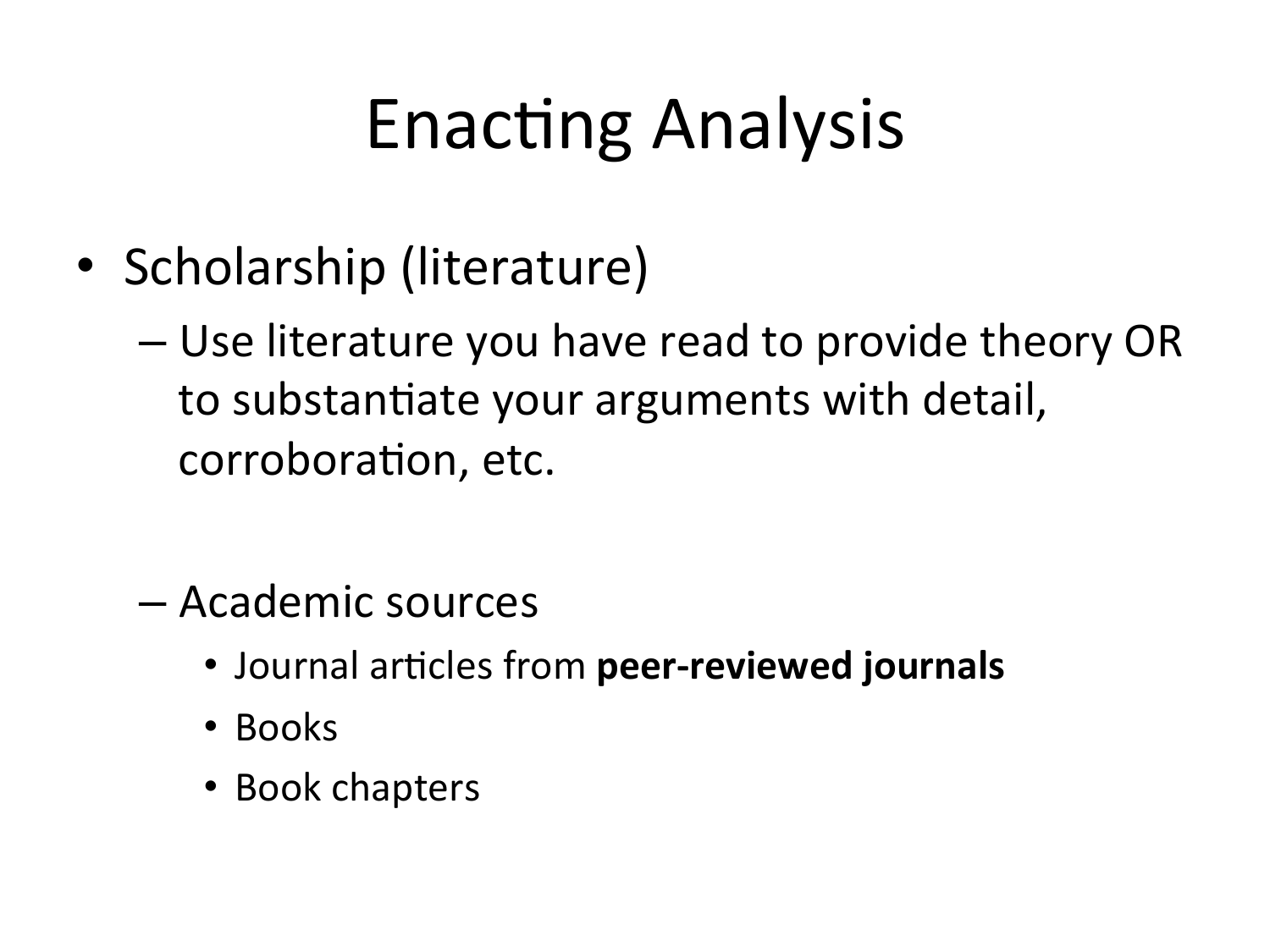#### **Enacting Analysis**

- Theory
	- Explain with reference to scholarship
	- Sparingly incorporate quotes to corroborate descriptions in your own words
- Empirical Examples
	- Choose contemporary, provocative examples in relation to what theories can tell us about them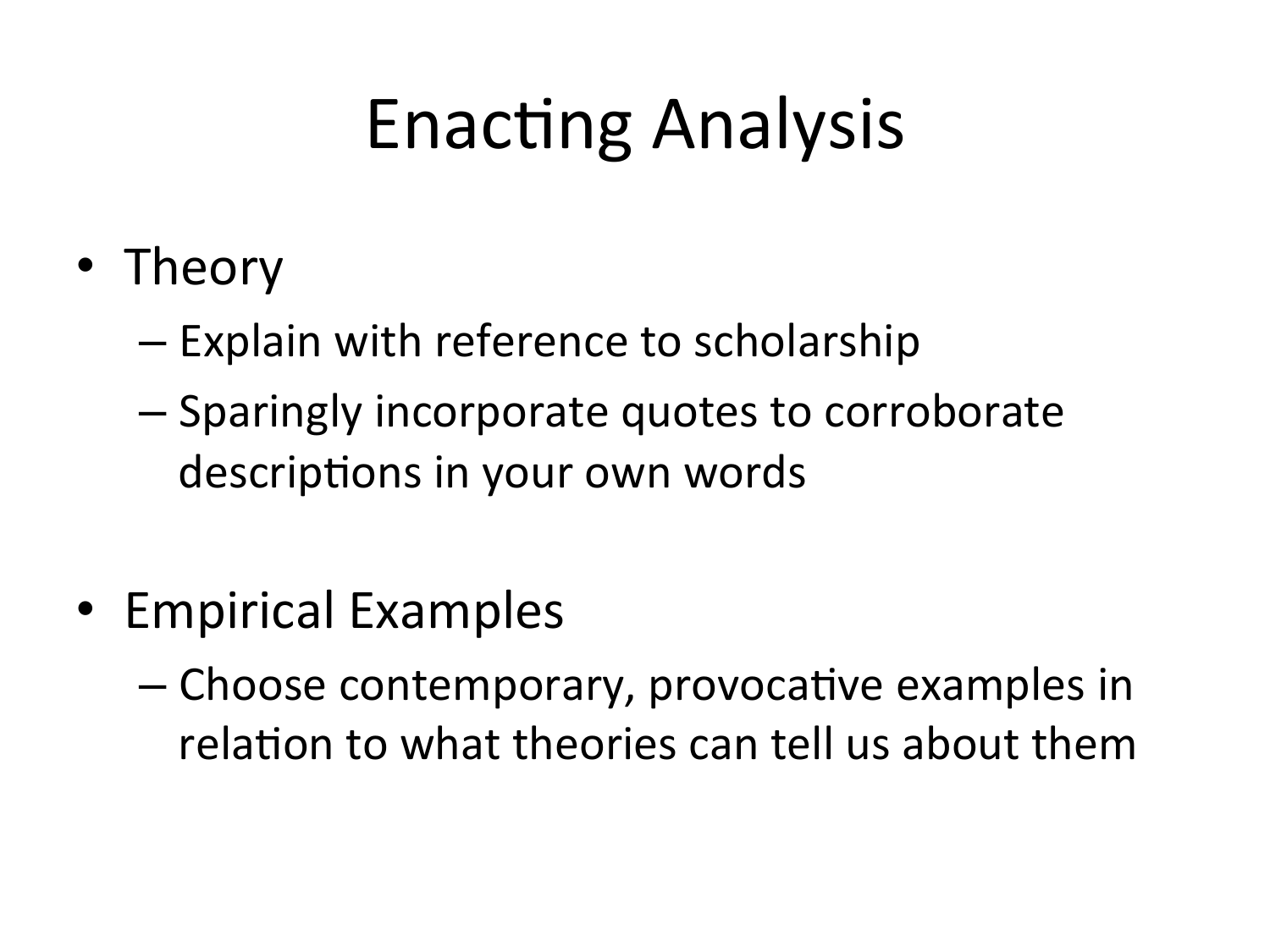## Enacting Analysis

- Deploy theory to deconstruct and explain examples you have selected to analyze
- "Flag post" how the various deconstructed examples you cite contribute to the argument (stated as the thesis) that you are making
	- $-$  E.g. "This example illustrates how technological determinism does not account for the social shaping of technology"
- Arrange deconstructed examples into a logical flow that guides the reader toward your argument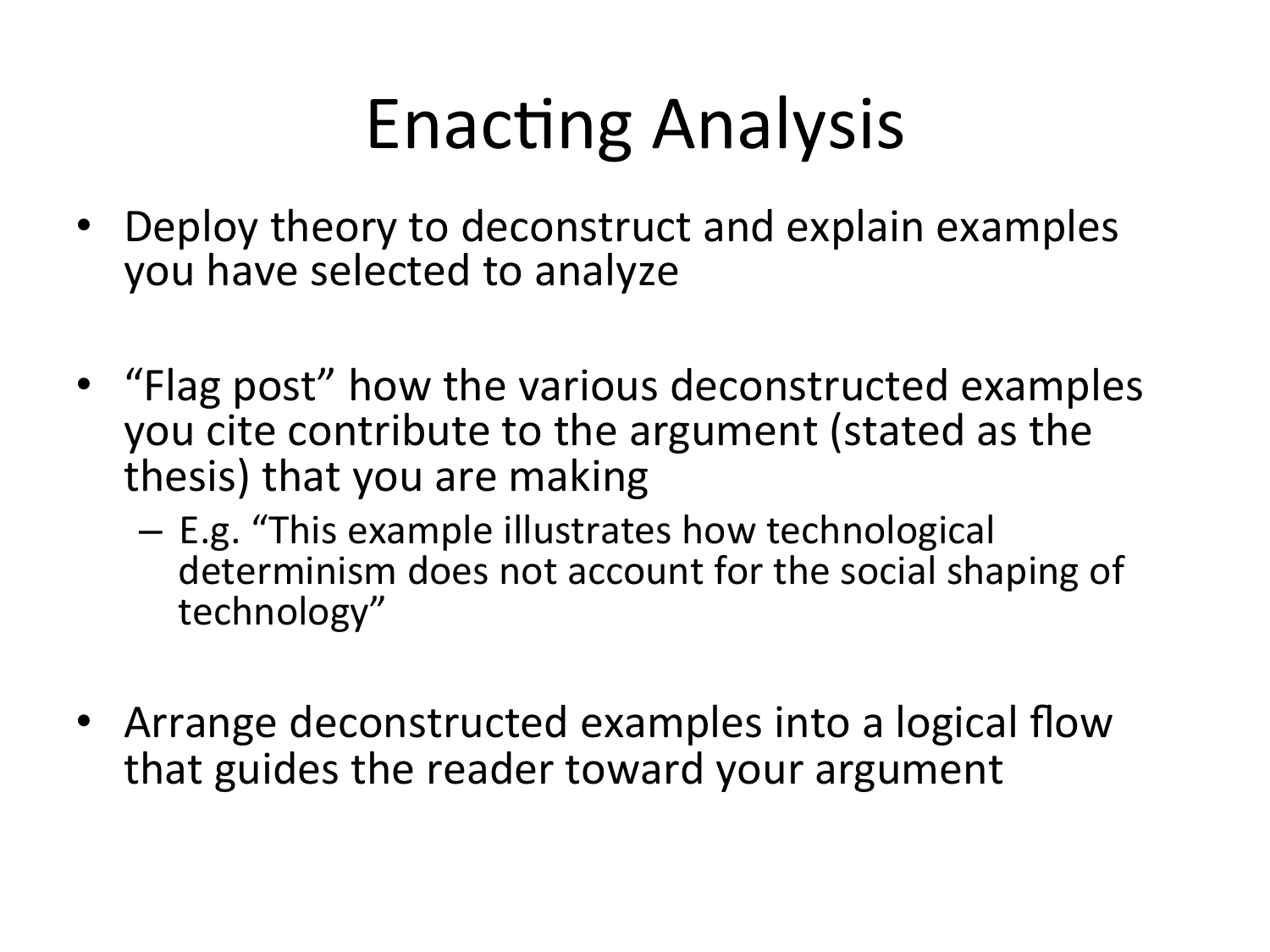## Weak Writing

- **Vague** 
	- Tip: The majority of sentences that have "society" as the subject are vague
		- Society is not a clearly defined thing. Who is society? What is society? Does "society" do, have, or believe things?
- Unclear
	- Ask yourself if you really know what you are saying. If you can't vocalize it, then it won't be clear to others(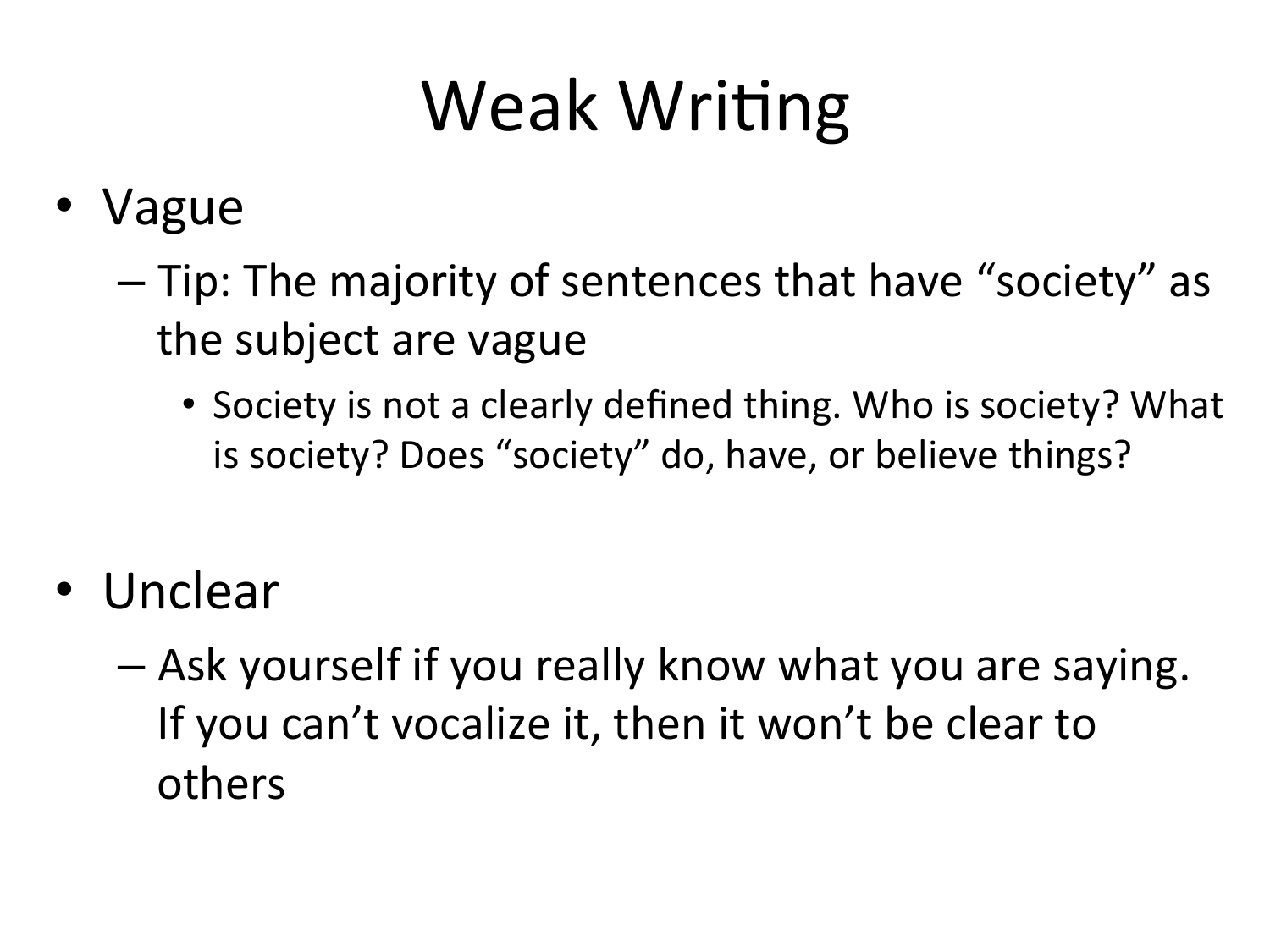## **Weak Writing**

• Repetitive points

- The reader will lose interest

- Not concise
	- Everything should be written in the most economical way possible so as not to demand too much of the reader's time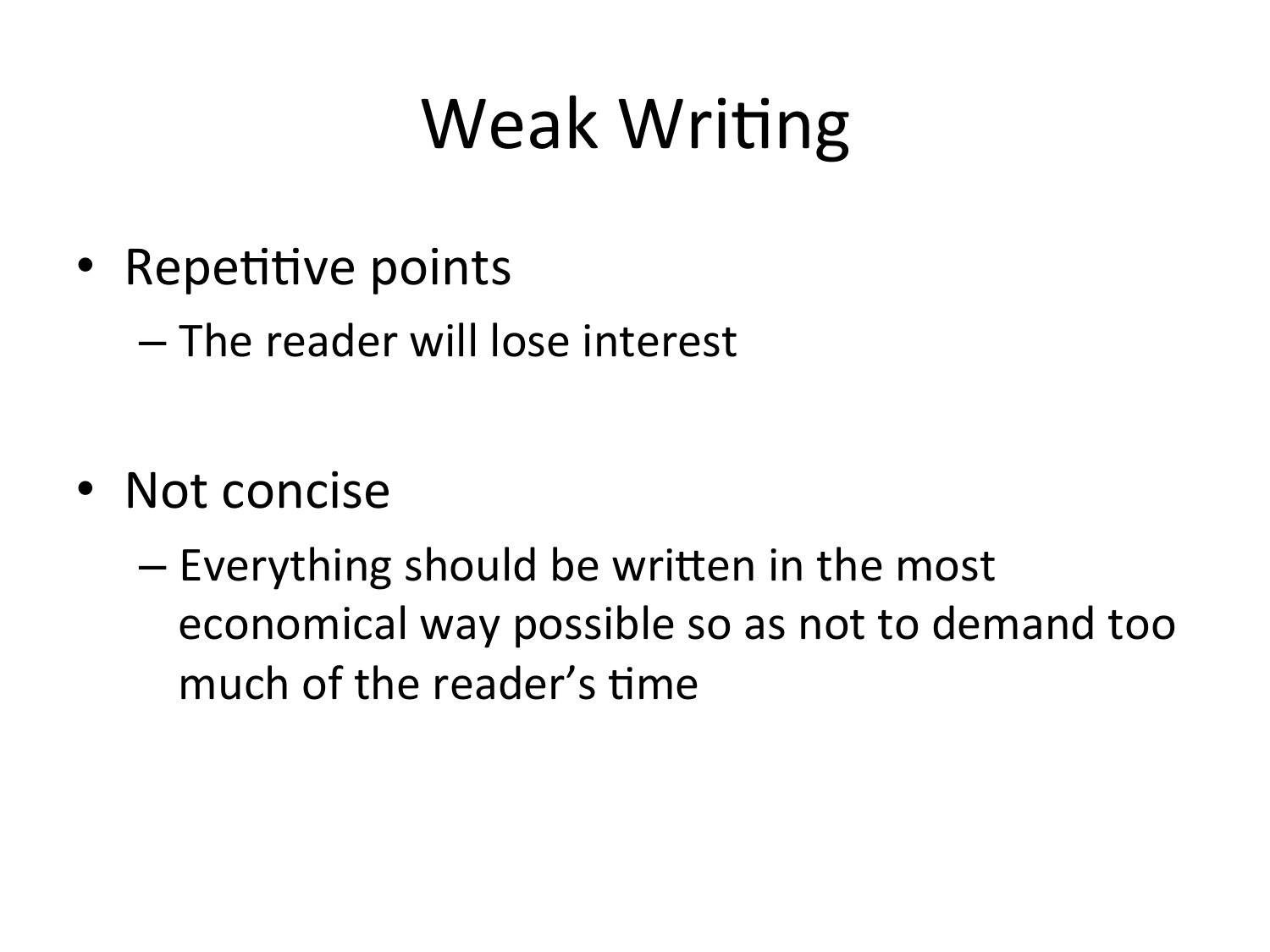## Referring to the Work of Scholars

#### Not strong (and often) inaccurate):

- "He looks at"
- "She mentions"
- "They touch on"
- "They say"
- "They talk about"

Strong, scholarly, and accurate:

- "He argues"
- "She claims"
- "They explore"
- "They studied"
- "He theorizes"
- "She illustrates"
- "She elaborates"
- "They analyze"
- "She writes"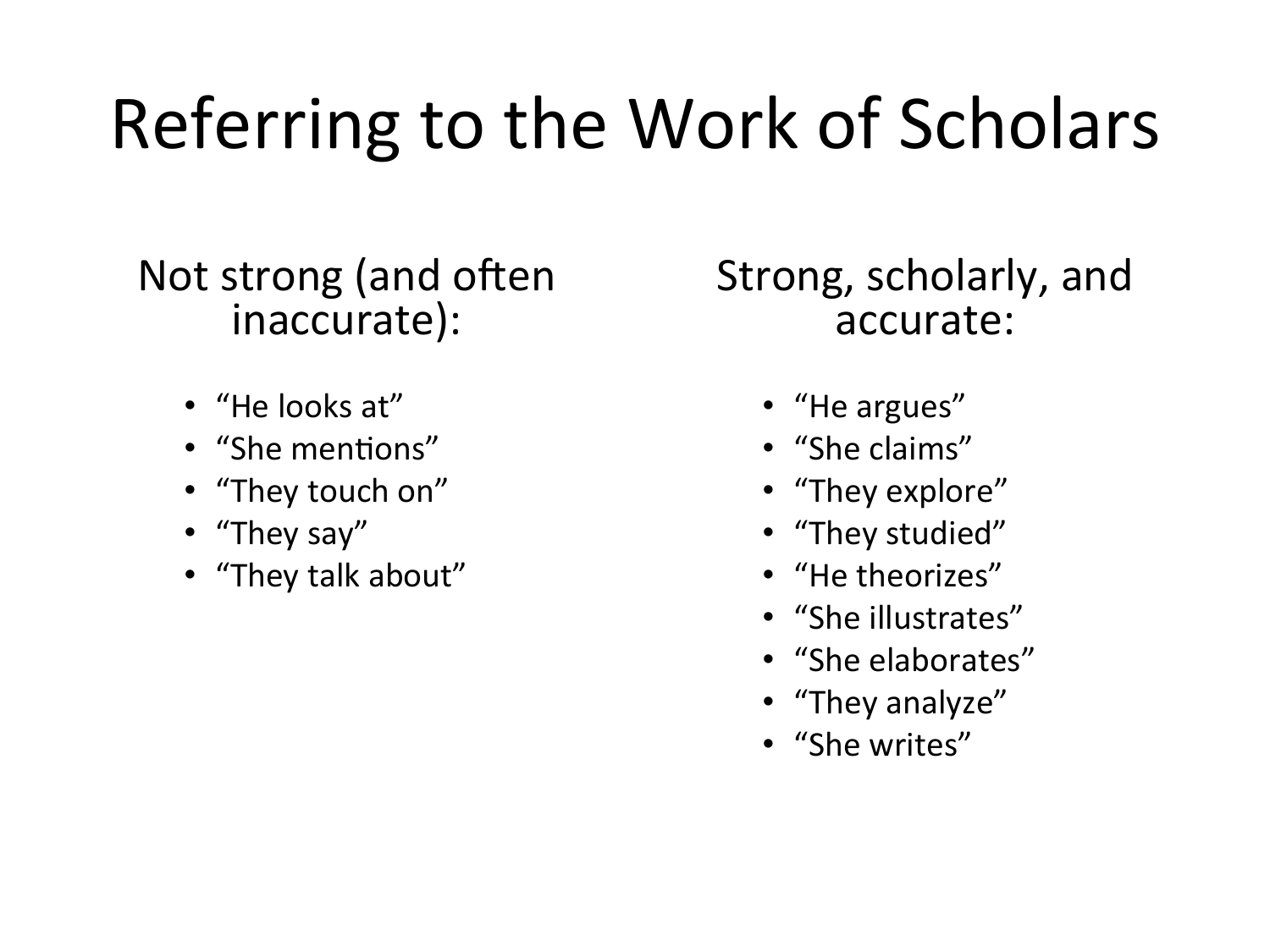## Dealing with Critical Feedback

- Critical feedback can come across as mean, crass, and degrading
	- This is not the intent
	- Divest emotionally from negative feedback and think proactively and practically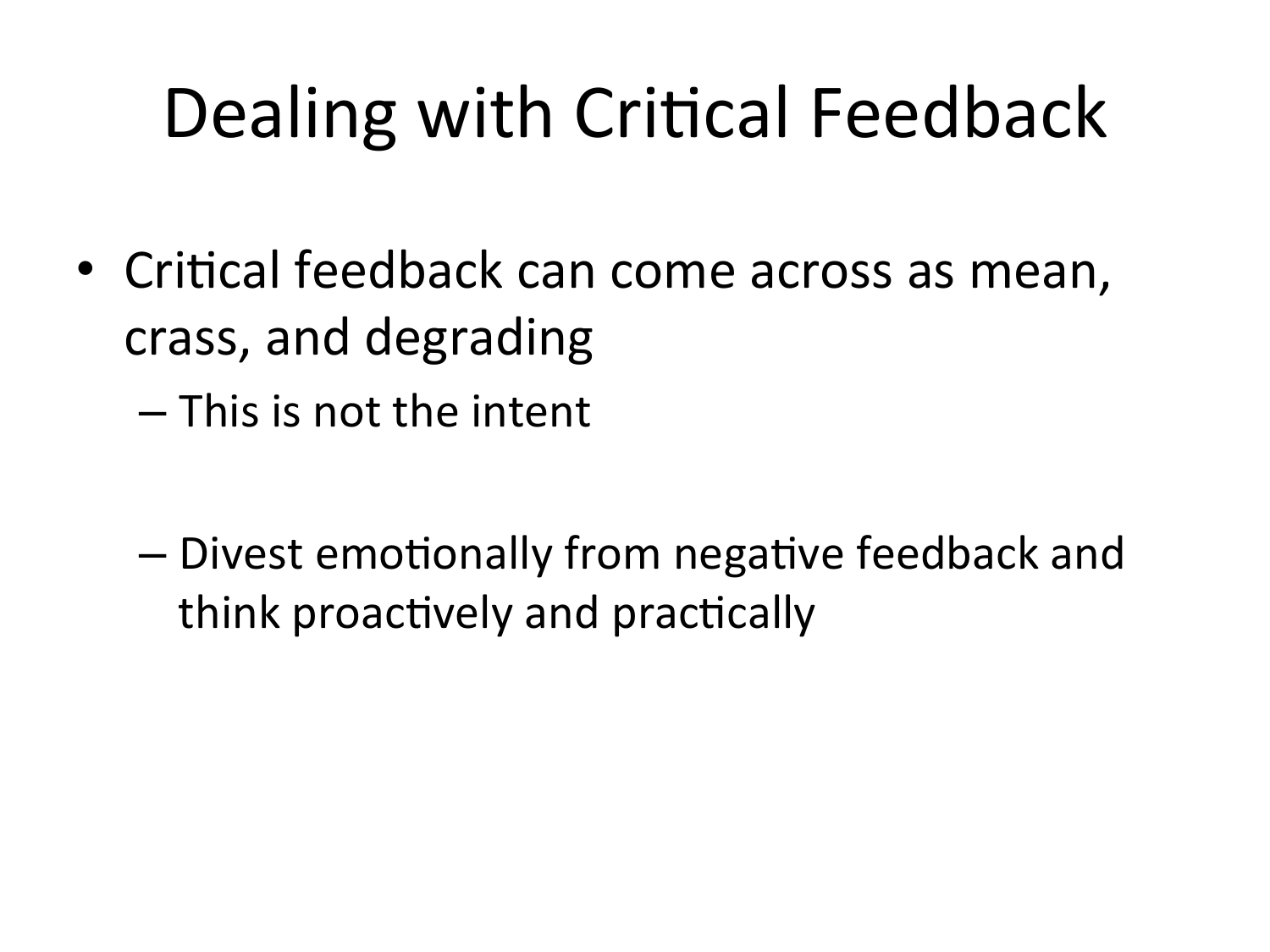## Dealing With Critical Feedback

- Feedback should be seen as a **reflection of the reader's experience** with your essay
- If you don't agree with a point, ask yourself why the reader had a different opinion than you(
	- Did you really convey your idea clearly?
	- $-$  Or, do they have a good point that you should incorporate?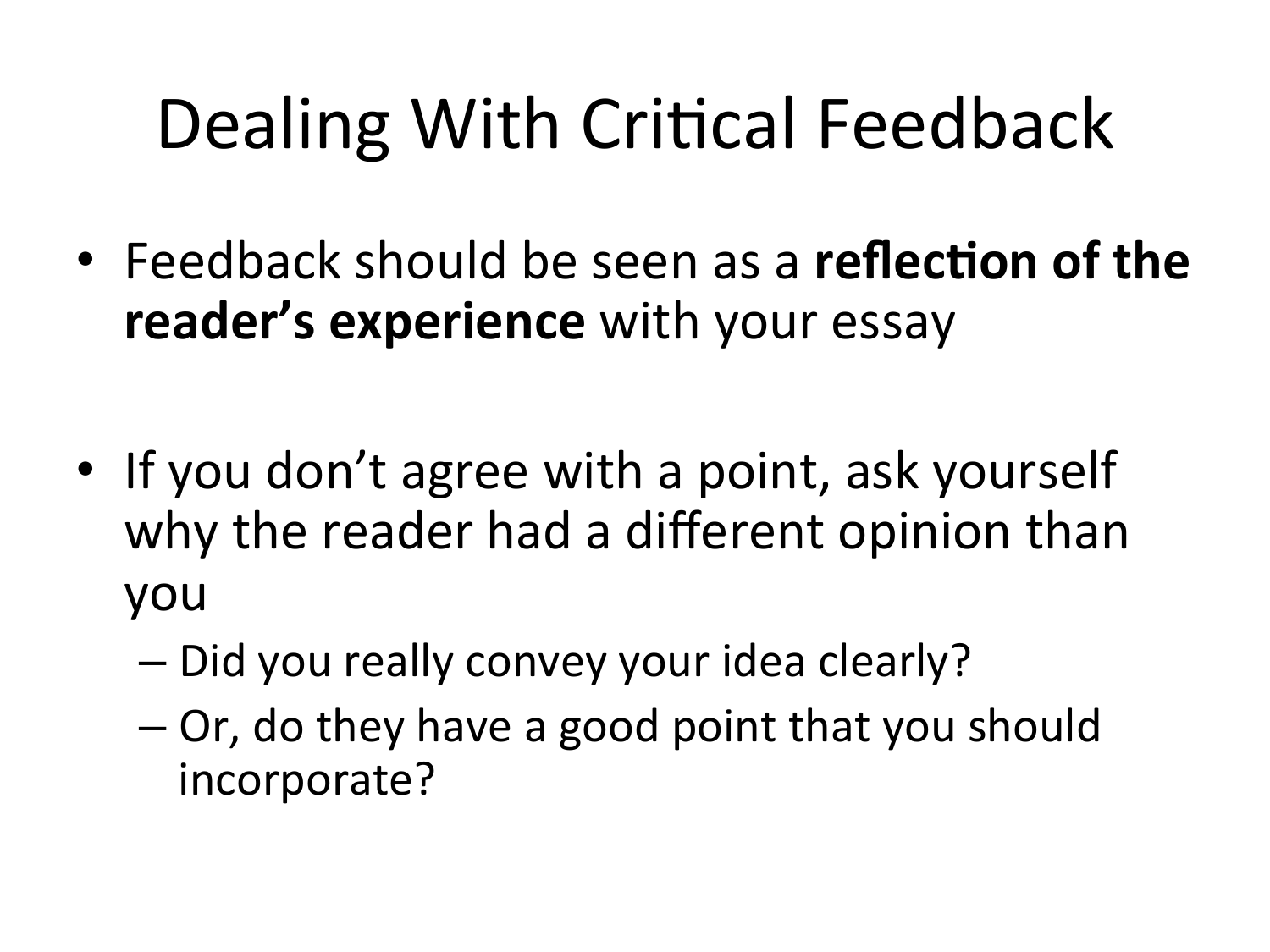#### Responding to Feedback

- All feedback should be addressed; how it is addressed is up to you
	- $-$  Maintain your argument, but clarify
	- Modify your argument
- Just because something is not commented on by your reviewer doesn't mean it should not be changed/edited/scrapped

• *Become a critical reader of your own work*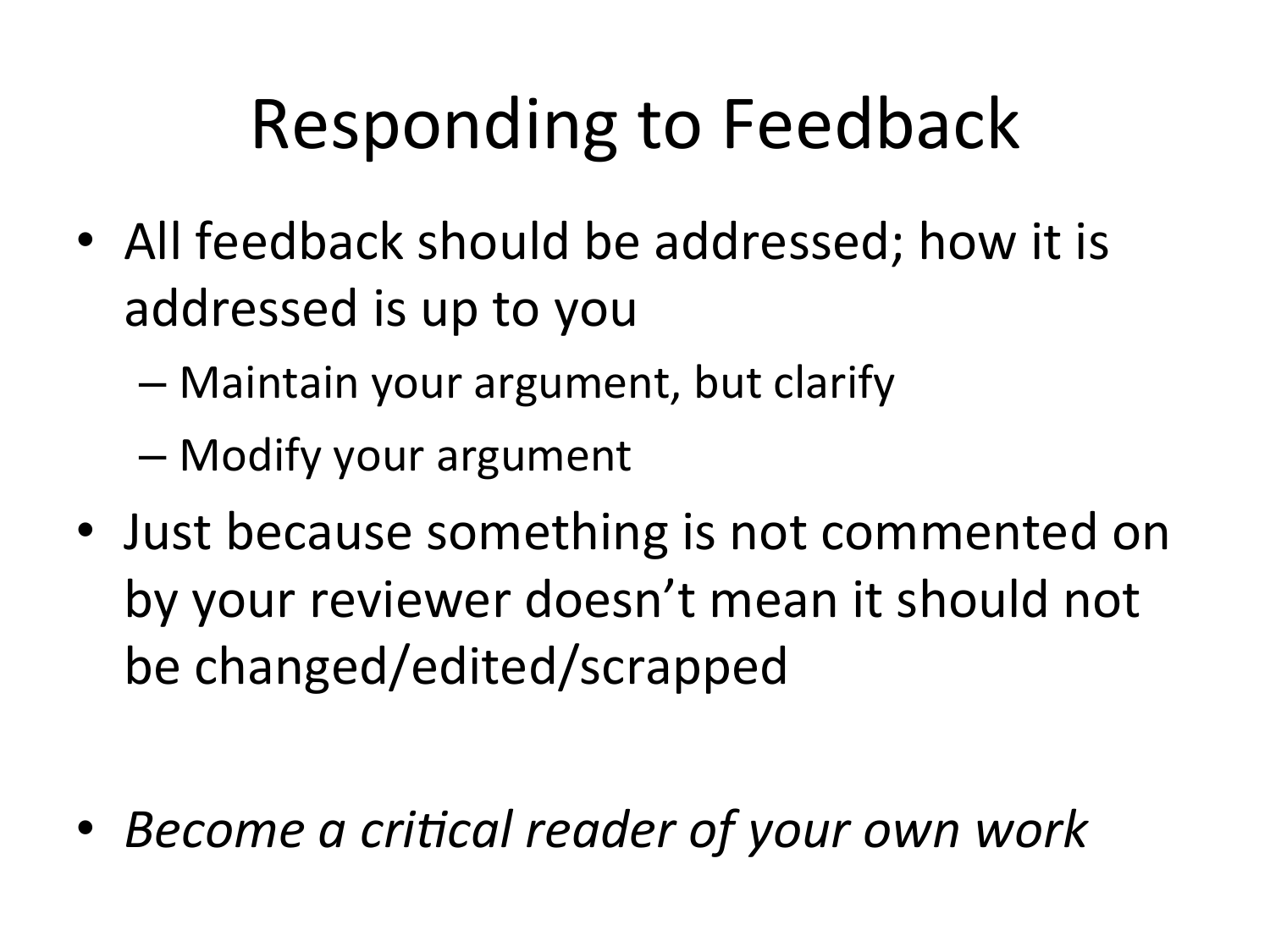# Editing

- Writing is only 10% of the work of a paper; rewriting is the rest!
- Review feedback. Don't do anything that day. Wait until you're no longer (so) mad/sad
- Come up with a plan
	- Do you need to perform more research?
		- Do new research before touching the paper
			- Read. Take notes. Repeat
	- $-$  Then look at the paper anew. Make new plan. **Execute**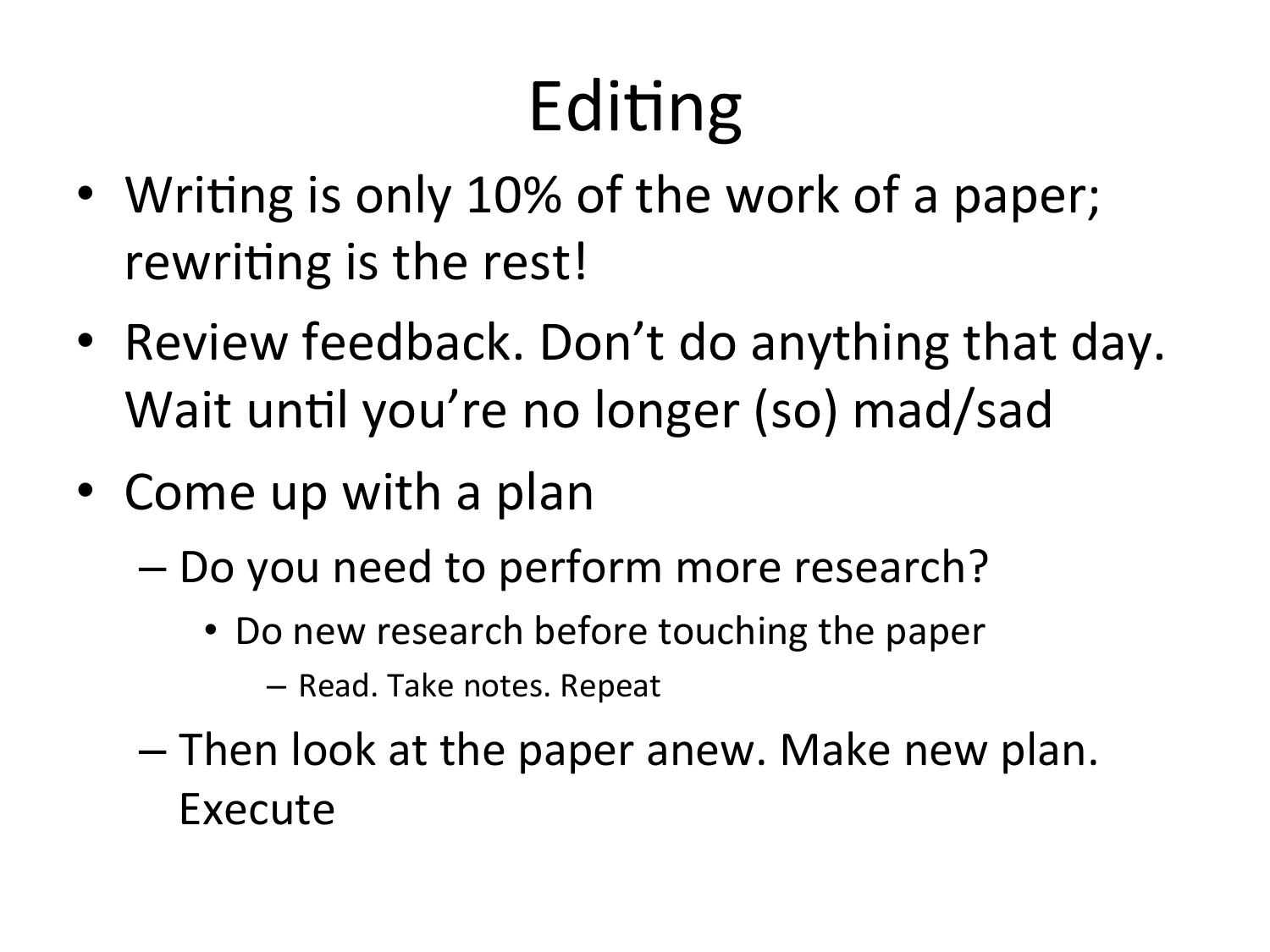#### **Letting Go**

• Nothing you have written is precious

• You might have to delete entire sections

• Be willing